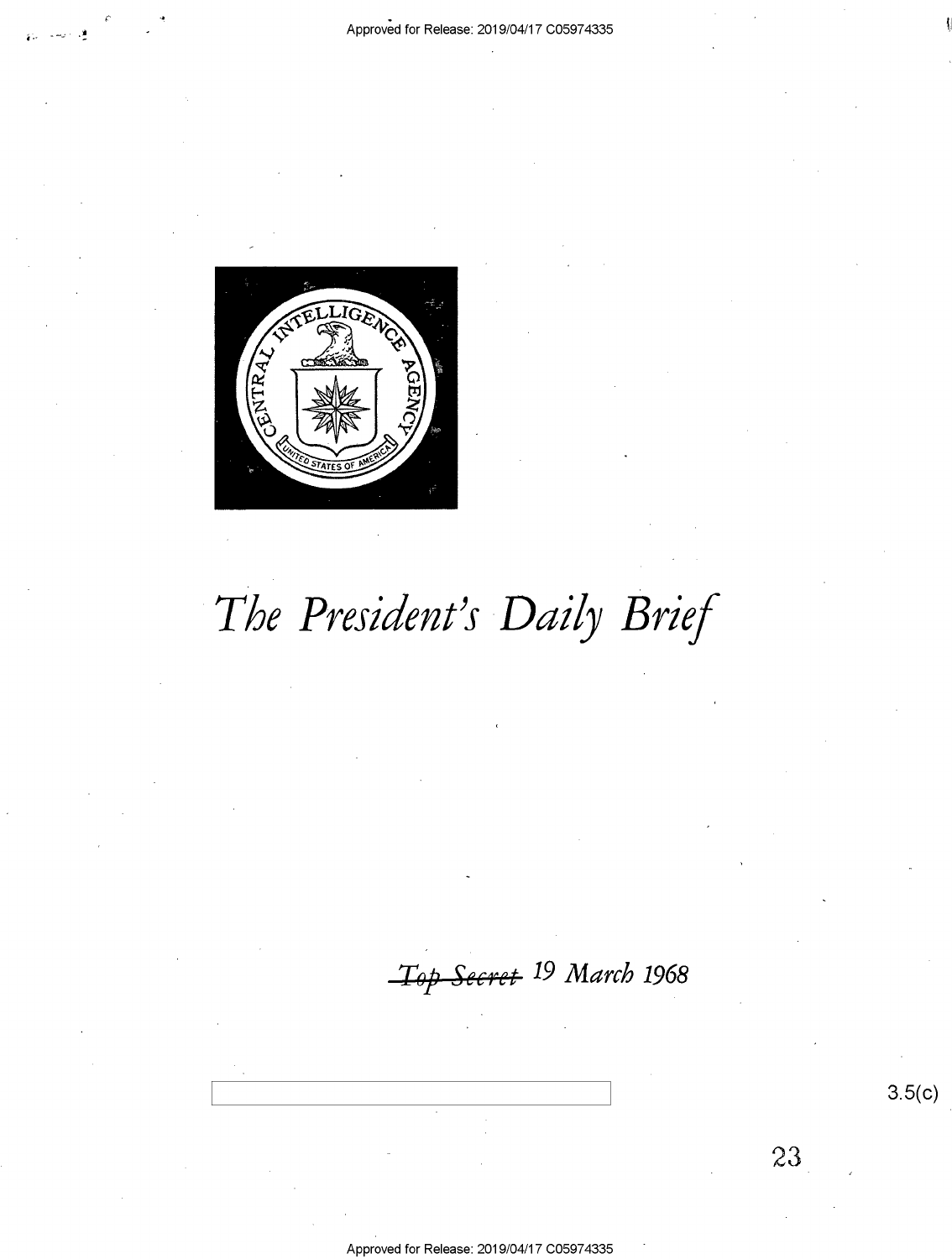### DAILY BRIEF 19 MARCH 1968

### 1. Vietnam  $\begin{vmatrix} 3.3(11)(2) \end{vmatrix}$

,

2. Poland For the first time in the current<br>crisis, uniformed soldiers armed with automatic weapons are being seen in the<br>streets of Warsaw. Armed police are also coming in from other cities.

> 'Rumors abound that Gomulka is shortly to deliver a major speech, perhaps today.

 $3.3(h)(2)$ 

i \ The security reinforcements in the capital may be to help control the crowds that would be rounded up for a Gomulka speech.

Unrest continues in other Polish cities.

3. France  $\vert$  3.3(h)(2)

 $\begin{array}{c} \texttt{TOP-SEGRI} \end{array}$ 

 $3.5(c)$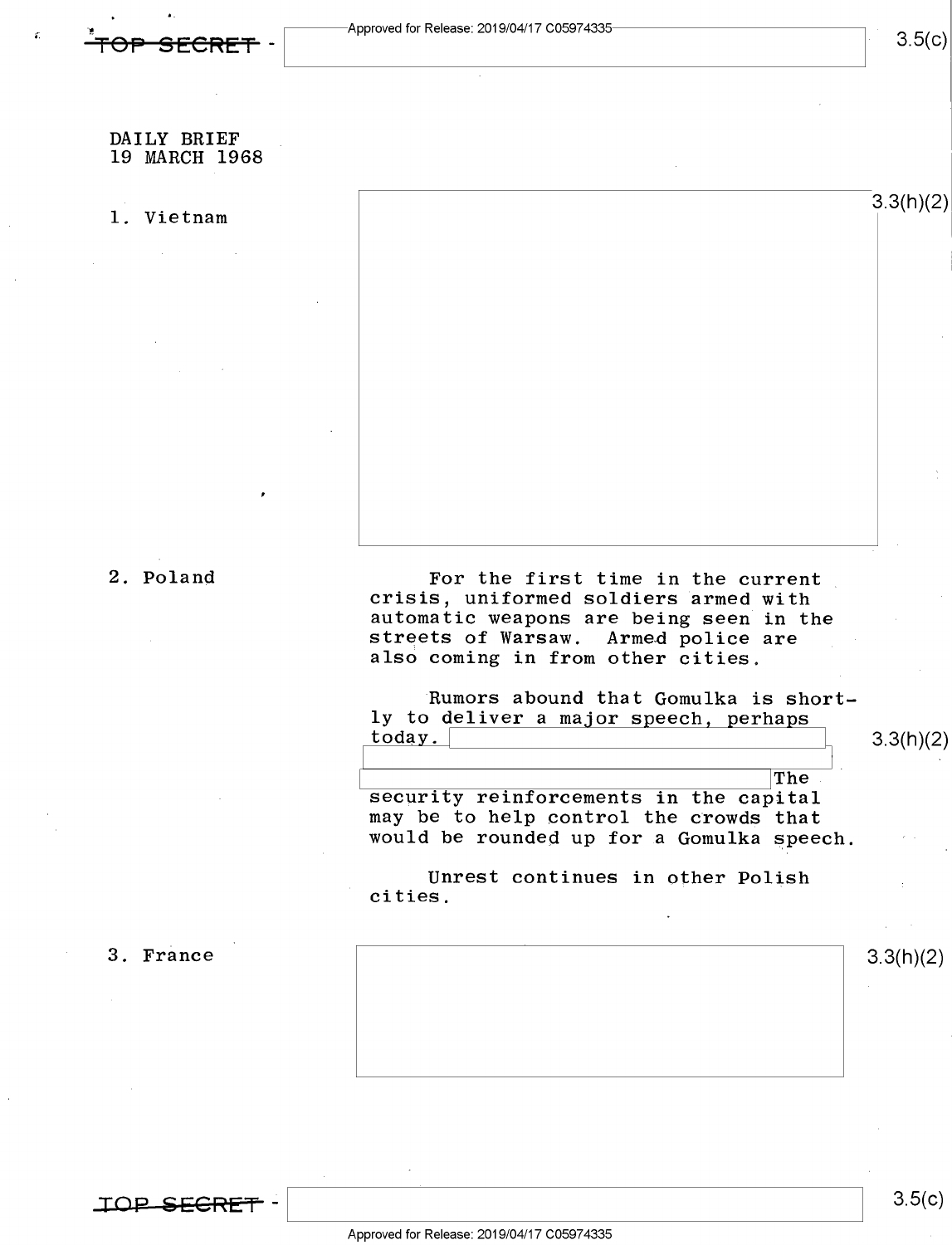i i s

4. USSR-Space  $\vert$  3.3(h)(2)

 $\mathbb{L}^1$ 

5. Israel The Israelis are grim in the wake . of yesterday's terrorist incident near the southern port of Eilat. At last word, two adults were dead and 27 children wounded after a school bus hit <sup>a</sup> mine. This surely raises the chances of a bigger than usual Israeli retaliation .<br>against Jordan.



 $3.5(c)$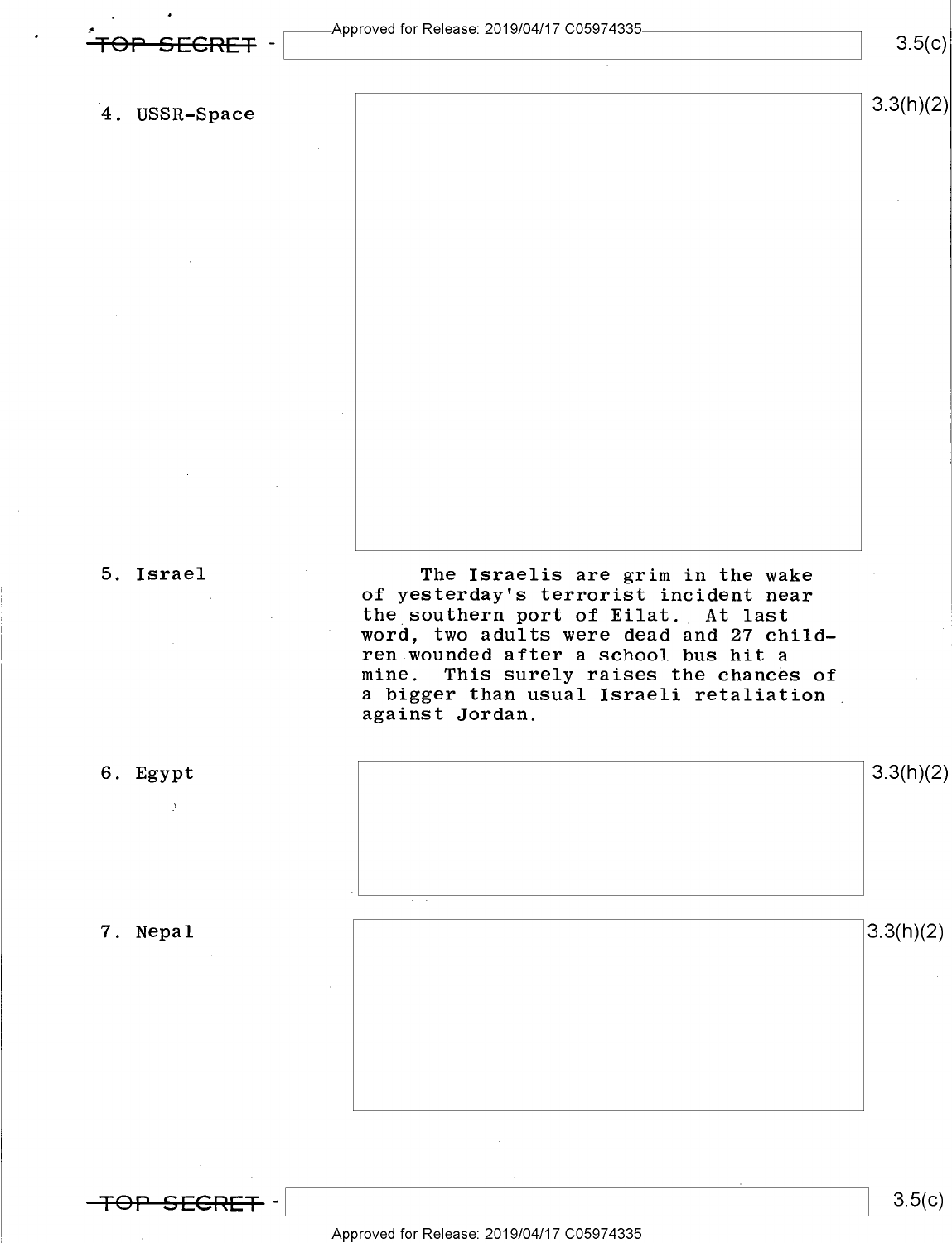8. Iran

. .u

The Shah is putting the squeeze on the Western oil consortium, and this time he is deadly serious. He insists that it must increase production over the next five years at a rate far greater than the consortium can entertain. He has given it until 20 April to come up with a solution. If it does not, he may well seize consortium territory, including producing oil wells, so Iran can produce more on its own. He says he must have the income .for Iran's development program.

9. Panama  $3.3(n)(2)$ 

10. Chile President Frei does not have the muscle to fight hard for his vital antiinflation program. His able new finance minister resigned in protest last weekend over the President's failure to back him up in the face of heavy political fire. The result could well be a new surge of inflation and more budgetary<br>problems. This would only benefit the Communist-Socialist coalition in the coming congressional elections, now only a year away.

 $3.5(c)$ 

k,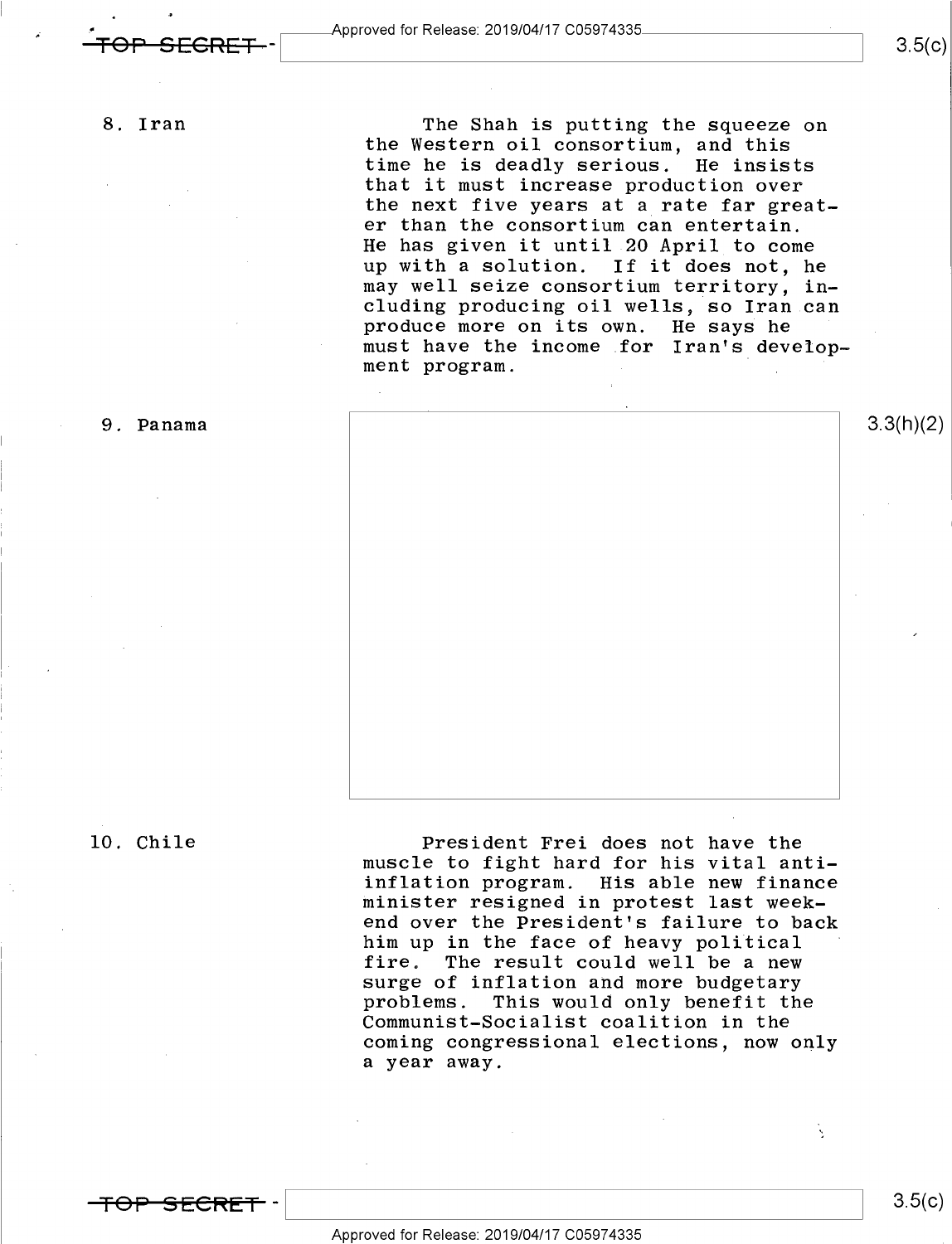### Approved for Release: 2019/O4/17 CO5974335

 $Top$ Seeret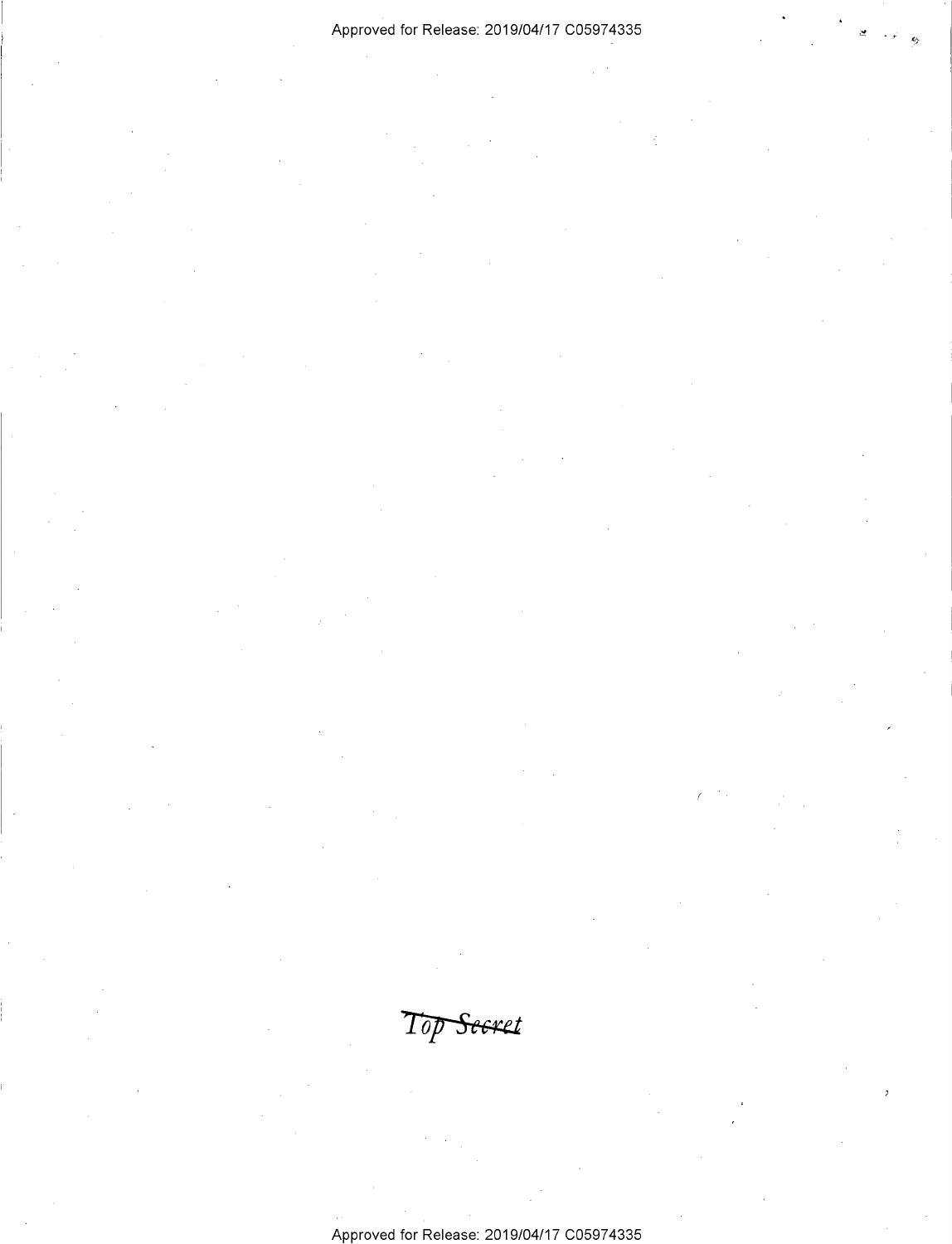**Top Secret** 



## FOR THE PRESIDENT'S EYES ONLY

# Special Daily Report on North Vietnam

Top Secret  $3.5(c)$ 16 19 March 1968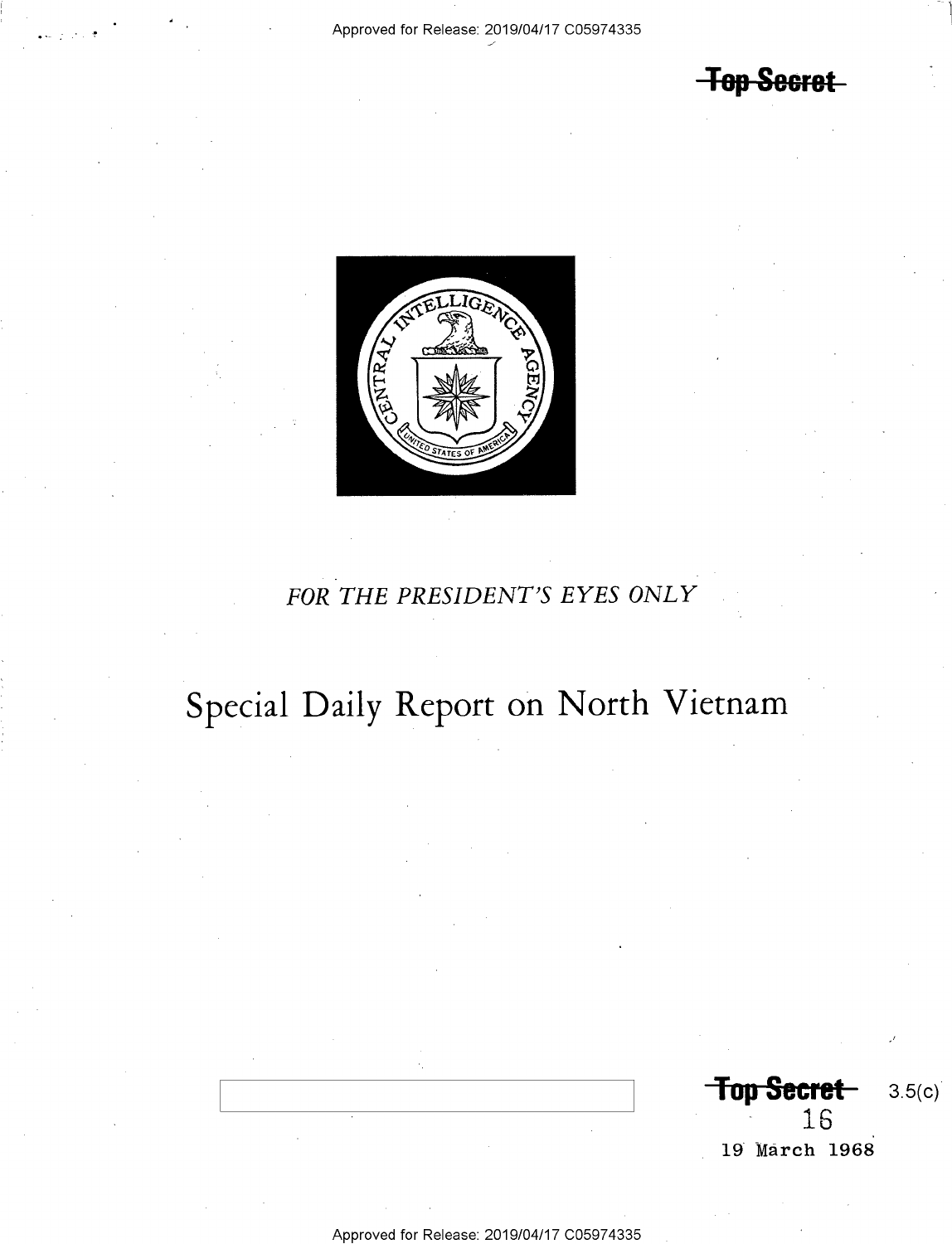<del>SECRET</del>

<del>-TOP SECRET</del> –

' n.

~

 $3.5(c)$ 

 $3.5(c)$ 

Special Daily Report on North Vietnam for the President's Eyes Only

19 March 1968

I. NOTES ON THE SITUATION

3.3(h)(2)

Approved for Release: 2019/04/17 C05974335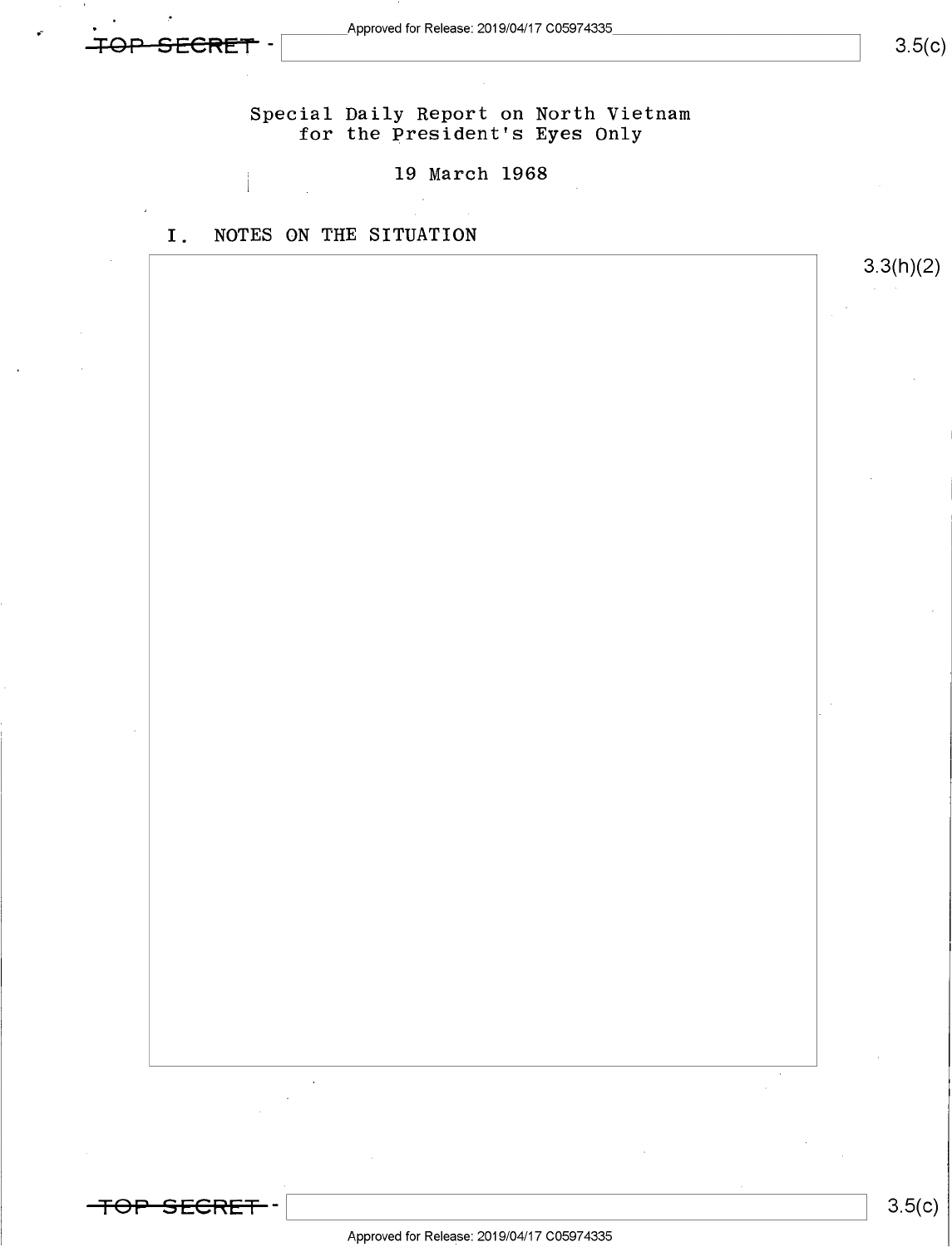| TOP SEGRET - | $\bar{\star}$<br>Approved for Release: 2019/04/17 C05974335<br>$\sim$ |                            |  |                                            | 3.5(c)    |
|--------------|-----------------------------------------------------------------------|----------------------------|--|--------------------------------------------|-----------|
|              |                                                                       |                            |  |                                            | 3.3(h)(2) |
|              |                                                                       |                            |  |                                            |           |
|              |                                                                       |                            |  |                                            |           |
|              |                                                                       |                            |  |                                            |           |
|              |                                                                       |                            |  |                                            |           |
|              |                                                                       |                            |  |                                            |           |
|              |                                                                       |                            |  |                                            |           |
|              |                                                                       |                            |  |                                            |           |
|              |                                                                       | $\ast$<br>$\ast$<br>$\ast$ |  | $\mathcal{L}^{\mathcal{L}}(\mathcal{A})$ . |           |
|              |                                                                       |                            |  |                                            | 3.3(h)(2) |
|              |                                                                       |                            |  |                                            |           |
|              |                                                                       |                            |  |                                            |           |



 $\ddot{\phantom{a}}$ 

 $\epsilon$  $\hat{\mathcal{L}}$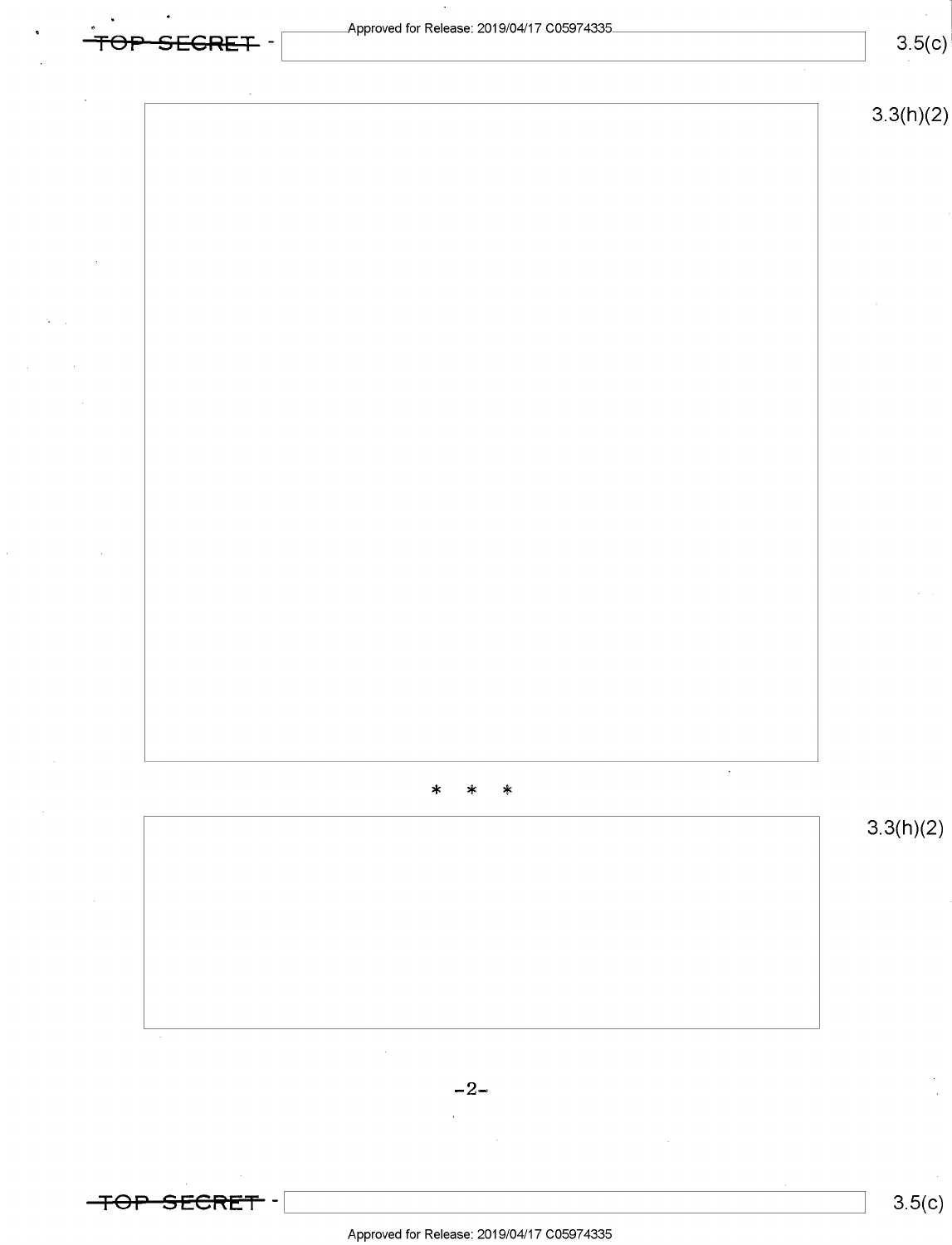Approved for Release: 2019/04/17 C05974335

 $3.5(c)$ 

 $3.3(h)(2)$ 

# II. NORTH VIETNAMESE REFLECTIONS OF US POLITICAL ATTITUDES ON THE WAR

\* \* \*

Initial Hanoi Commentary on New Hampshire Primary: Hanoi's first reference to the 12 March pri-<br>mary election in New Hampshire--a commentary in the Hanoi daily Nhan Dan which the Hanoi domestic serv-<br>ice broadcast on 15 March--noted that President Johnson led Senator McCarthy in the voting by a mar-<br>gin of less than five percent. It claimed this was a "heavy blow" to the President's political prestige<br>and influence, and that McCarthy's "victory" reflected<br>the "disappointment of the American people with John-<br>son's conduct of the Vietnam war." The commentary<br>quoted Sen Rockefeller were considering entering the presiden-<br>tial race. The broadcast concluded that "the heavy<br>losses suffered by the US aggressive troops in Viet-<br>nam will certainly be advantageous cards in the hands of any Johnson opponent."

 $-3-$ 

\_

 $\epsilon$ RFT .

\ \ 8-5(¢)